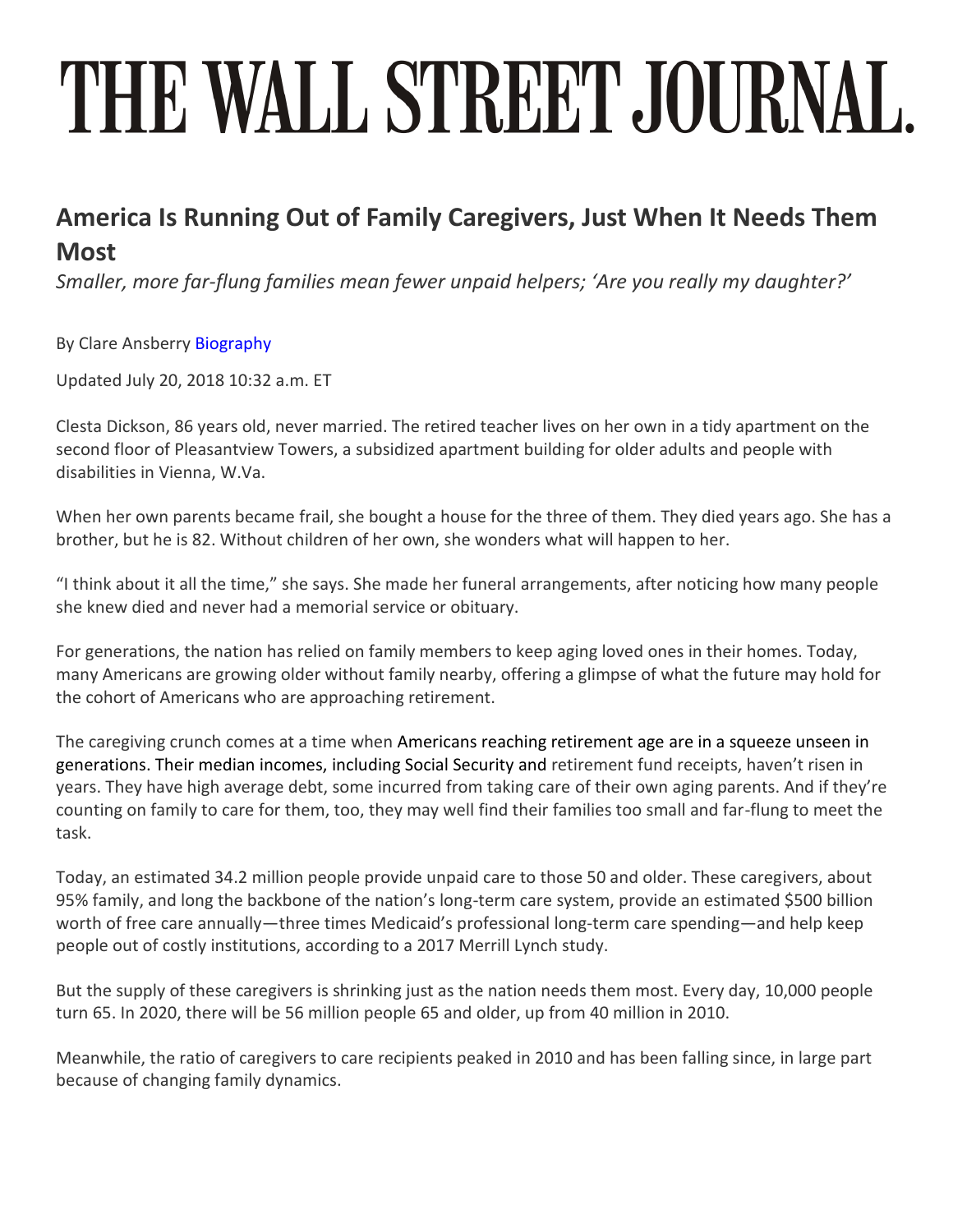"Families have fewer children, older adults are more likely to have never married or to be divorced and adult children often live far from their parents or may be caring for more than one adult or their own children," noted a 2016 study by the National Academy of Sciences.

The private sector isn't an option for many older adults. Demand for private home health aides is expected to exceed supply by more than 3 million in the next decade. Many can't afford it even if it was available. A fulltime home-health aide costs, on average, \$49,000 a year, according to a 2017 Cost of Care Survey by Genworth, a long-term-care insurance company.

Public support hasn't kept pace either. Medicare and other government programs provide a fraction of the long-term supportive services that people need to remain in their own homes. Medicare generally doesn't pay for long-term care stays in nursing homes, which can cost close to \$100,000 a year for a private room.

Families are putting together a patchwork of support, which can fray at the first broken hip. Ex-spouses are taking care of former spouses. Childhood friends watch out for parents of peers who moved away. Some grow old on their own.

Boomers, often caregivers themselves, are going to need care. For many, it is unclear who will provide it.

"We're going to have to look to nontraditional care," says Ken Dychtwald, CEO of Age Wave, a consulting firm. Older adults, he says, may have to take in boarders, who can help with shopping and repairs, or rely more on monitoring devices and delivery services.

#### **Care from Afar**

Adult children are more mobile. That has led to more long-distance caregivers.

Shelly Cooley Hoce, 56, lives in Florida, as does her only sibling. Her parents, both in their 80s, live 800 miles away in Ohio. Her father, Chad Cooley, a longtime fire chief, was diagnosed with Alzheimer's in 2013. He no longer recognizes her when she visits.

"Are you really my daughter?" he asked her during a recent trip.

She told him yes. He started crying. 'Why can't I remember that?'" she recalls him asking.

Shelly often worried about her mom, Sue, getting overwhelmed as her dad became more belligerent and wandered down the street. Shelly and her brother take turns going to see their parents every six weeks or so. In between, she relies on friends, extended family and acquaintances to help.

Children do what they can from hundreds of miles away, checking references for an aide, managing bills, or arranging grocery deliveries. They often feel guilty for not being there to take a parent to the doctor and uncertain about how someone is really doing.

Technology can alert remote caregivers to emergencies and keep families in touch, but it doesn't take the place of having someone there to make sure there is food in the refrigerator. Geriatric care managers, often nurses or social workers, manage care locally but can cost between \$50 and \$200 an hour.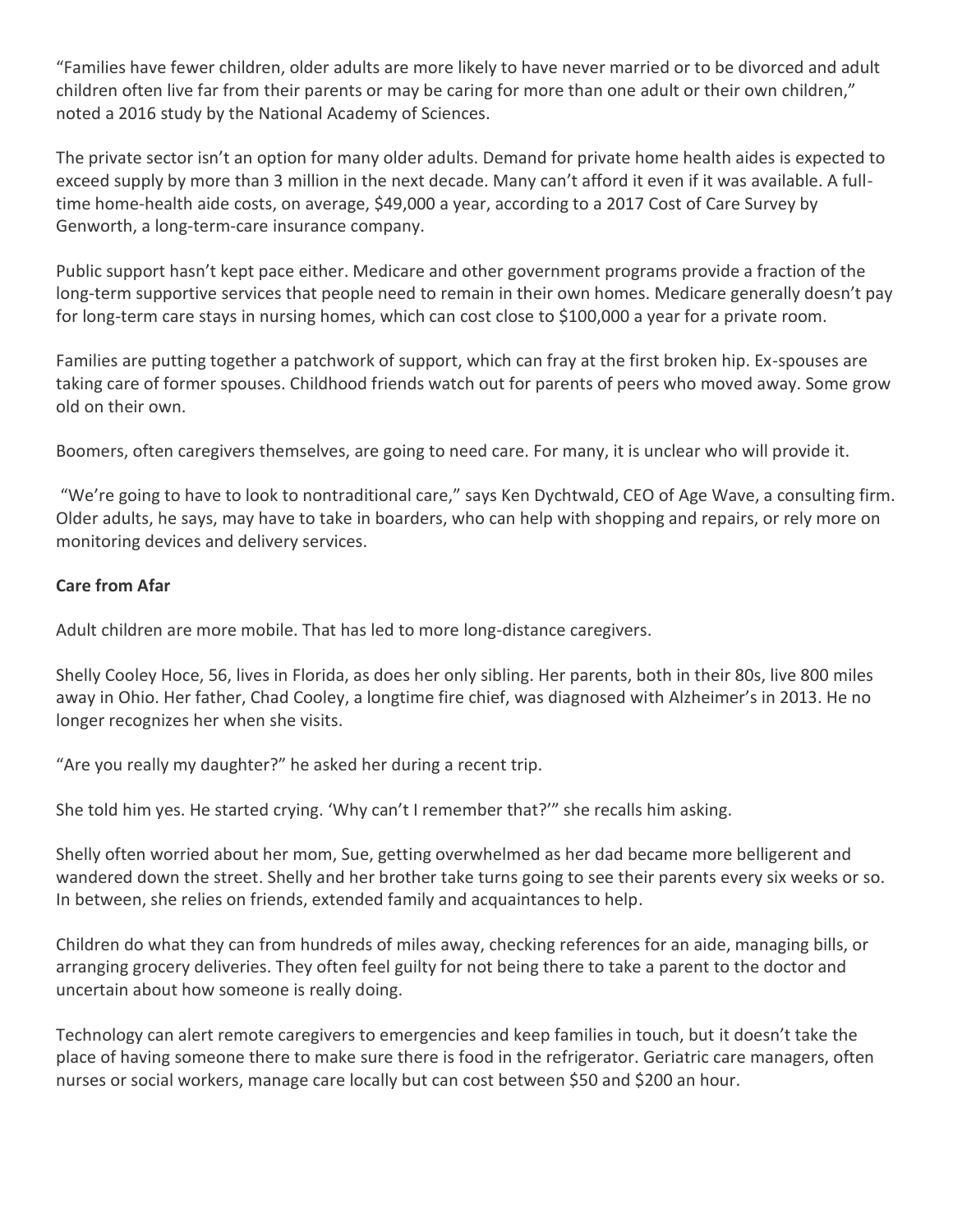Shelly counts on an aunt, who lives 45 minutes away, to visit and calls a cousin if something goes wrong with her mom's computer. She can always call Kay Taylor, who she has known since kindergarten. Growing up, they had sleepovers at each other's houses and went to Athens Bulldogs Friday night football games.

In recent times, Ms. Taylor stayed with Shelly's dad so her mom could run errands, going to bank, the post office or the Dollar Tree to buy greeting cards.

Sue appreciated the help, as caring for her husband became harder. Long particular about his looks, he wouldn't willingly brush his teeth or shower and got up in the middle of the night. It got to the point, she said, that she had "to lock us in our bedroom at night."

Shelly tried to convince her parents to move to Florida. Her mom doesn't want to leave Athens, Ohio, where she and her husband were born and raised. They have siblings, friends and church there. Shelly understands that, but worried about the strain on her mom. "I always feel like I need to be there," she says.

Two weeks ago, Shelly visited her parents for a few days and flew home. Two days later, she was back in Ohio. Her dad had a mild heart attack. Shelly and her mother needed to stay with him around the clock partly because of his Alzheimer's and because hospital staff couldn't get him to swallow his pills.

He was released Tuesday and moved into an Athens nursing home where his brother, who also has Alzheimer's, lives. They are roommates. There was a moment, Shelly says, when they recognized each other and were pleasantly surprised to be in the same room.

## **Mr. Roger's neighborhood**

The elderly often depend on volunteers, with demand increasing for agencies that provide such help.

Viva Jane Noel lives in Latrobe, Pa., home of actor Fred Rogers, the consummate neighbor. Mrs. Noel, a 93 year-old widow, has lost much of her vision and relies heavily on the neighborliness of Mary Ann Coulston.

They met 17 years ago. "We've been buddies since," says Mrs. Noel. They talk on the phone at least once a day and go out for meals and to celebrate her birthday.

Ms. Coulston, 60, a volunteer with a group called Laurel Faith in Action, takes Mrs. Noel grocery shopping and to doctor appointments, reads mail to her and picks up her prescriptions. One time, she painted her garage. Like all of the organization's volunteers, Ms. Coulston isn't paid or reimbursed for mileage.

Mrs. Noel has two daughters, both in their 60s, but one lives in California and the other in Wisconsin. They talk to their mom regularly and do what they can from afar. Her youngest, Shirley Kondek, arranged help around the house after her mom broke her rib. She and her sister, Sandy Christophersen, are grateful to have Ms. Coulston in their mom's life, especially since their mom isn't interested in moving.

Instead, Mrs. Noel wants to remain in her home, where she tends her violets and dusts her curios. Like many older adults, she is less fearful of dying than of nursing homes, which is why Ms. Coulston slept over after Mrs. Noel had her knees replaced. "If I wasn't here to be with her, she would have had to go to a nursing facility and I knew she wanted no part of that," says Ms. Coulston.

Jane Kerr, executive director of Laurel Faith in Action, which served 454 people 60 years and older in 2017, says the group has expanded to two neighboring towns. Even when adult children stay in the area, they are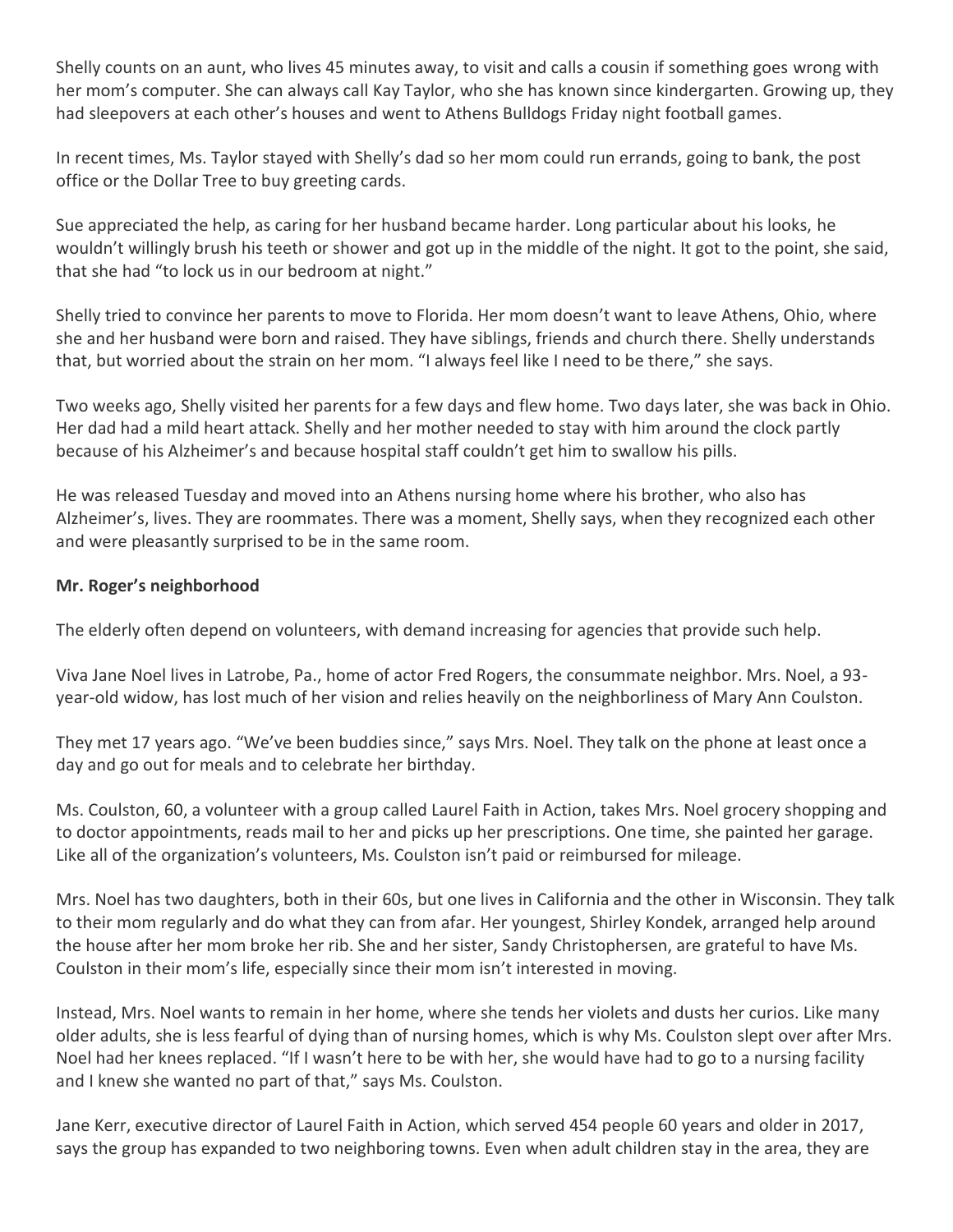often working two jobs and have children of their own, she says. "They give what they can, but people can't get enough help when they grow older," especially when they are alone 24 hours a day.

The group is one of nearly 700 programs under the National Volunteer Caregiving Network, which serves an estimated 392,000 people a year in efforts to allow them to remain in their homes.

The average program in the network operates on an annual budget of \$350,000, according to Tammy Glenn, acting executive director.

Funding is always an issue. People hear the word "volunteer" and don't understand why they need money. "Funding children's initiatives is considered an investment in the future. Older adults are considered an expense," says Ms. Glenn.

#### **Ex-spouses**

Between 1990 and 2010, the divorce rate among adults ages 50 and older doubled. That means fewer spouses are available as caregivers.

Norm Wien, 80, lost touch with his ex-wife, Karen, after they divorced in 1976. He now visits her at least once a week at the AHAVA Memory Care Residence in Pittsburgh, run by the Jewish Association on Aging. Karen has dementia.

Norm checks on her for two main reasons. He wants to help their daughter, Emily Wien Fagans, who lives in California with her husband and two children. Mr. Wien takes photos of Karen and sends them to Emily and updates her on any changes.

The second reason, he says, is to return the favor he received in the early 1980s.

Mr. Wien's father had Alzheimer's and his mother wasn't well. They lived in New Jersey and he lived in Pittsburgh. Traveling back and forth 350 miles was difficult. Neighbors stepped in at his mom's greatest moment in need. "They were there on the spot helping me. I am here on the spot helping my daughter. It's my time," he says.

He gets frustrated at times, not knowing how to communicate with Karen. Humor works, he says, as does touch, so he will massage her neck. She recognizes him, but also misplaces him, calling him her cousin or father. Mr. Wien's significant other, who was an in-home health-care worker, goes with him to visit. Karen's eyes light up when they walk in the room.

Emily, who is 47, says moving her mother to California didn't seem to be a good option. Costs for assisted living and memory care are much higher in the San Francisco area. Her dad was in Pittsburgh and so were some of her mother's friends, who visit.

She says she is grateful to have her father as her eyes and ears there and is touched by his tenderness, noting her parent's marriage lasted only six years. "I really feel he wants to give back to my mom," she says.

Amy Dukes, director of memory care operations for the Jewish Association on Aging, admires how Mr. Wien and his daughter have worked out the situation. "He has a great relationship with his daughter, who has a great relationship with her mother," she says.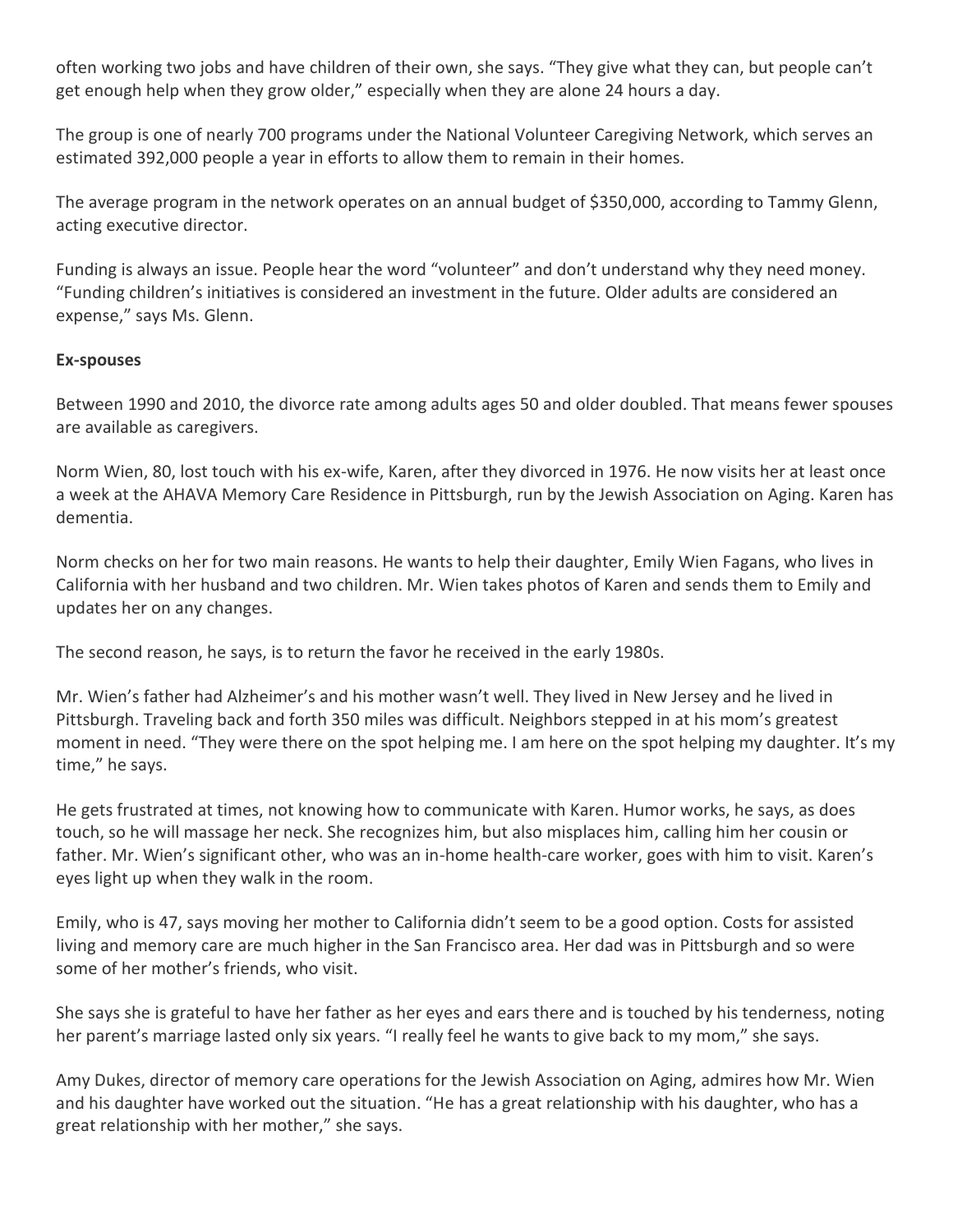The difficult part, says Mr. Wien, is seeing what might lie ahead for himself. "It isn't a happy task," he says. "I don't feel resentment. I wish it were different. It's heartbreaking. That's the predominant feeling."

## **Elder Orphans**

One third of middle-age adults are heading toward their retirement years as singles. Women, in particular, are likely to stay or become single as they age.

About 14% of frail older adults, or two million people, are without children and the number is expect to double by 2040, according to the AARP Public Policy Institute. "There's no natural caregiver for this population," says Grace Whiting, CEO of the National Alliance for Caregiving.

While they can, they need to construct a network around themselves, aging experts say. That is something Clesta Dickson has managed to do.

After her parents died, Miss Dickson sold her house and moved into an apartment because she wanted to be around people her age. She made friends. One of her neighbors, a tall man wearing a cowboy hat, vest and plaid shirt, knocked at her door one recent morning, asking if she had any trash to be emptied, something he does twice a week. After reading the Parkersburg News and Sentinel, she takes it to a woman who lives on the third floor.

On Thursday evenings, she attends a meeting of TOPS (Take Off Pounds Sensibly). "You need to have an outlet to socialize," she says.

She stopped driving six years ago, contacted a volunteer organization called FaithLink, and typed out an application for transportation services on her manual 1940-era Royal typewriter that sits next to her bed.

"We are here for Clesta to remain independent," says Melissa Ogden, coordinator of FaithLink. Ms. Ogden brought students to the apartment complex to show residents how to set up their cellphones.

A church van picks Miss Dickson up for Sunday services. She spends \$2 a week to take the senior citizen van to Walmart, and \$1 for each hot meal from the Salvation Army. "What more could you ask?" she says, lifting the foil from the tray holding chicken, rice, mixed vegetables and a pear.

Most of her longtime friends have died, although she still corresponds with a pen pal in Virginia. She watches "Jeopardy" every night.

She had a stroke a few years ago and has a pacemaker. She had both knees replaced and cataracts removed, but is in decent health, she says.

Last fall, she made her 82-year-old brother, Jack, her power of attorney. Her refrigerator is covered with photos of him, his wife, and their family. "You wonder how much longer you have to live and who will go first, you or your brother," she says.

Still she worries. She purchased long-term care insurance after she retired 30 years ago but had to drop it last year because premiums doubled to \$600 a quarter. "I hated to do it after I put so much money into it," she says.